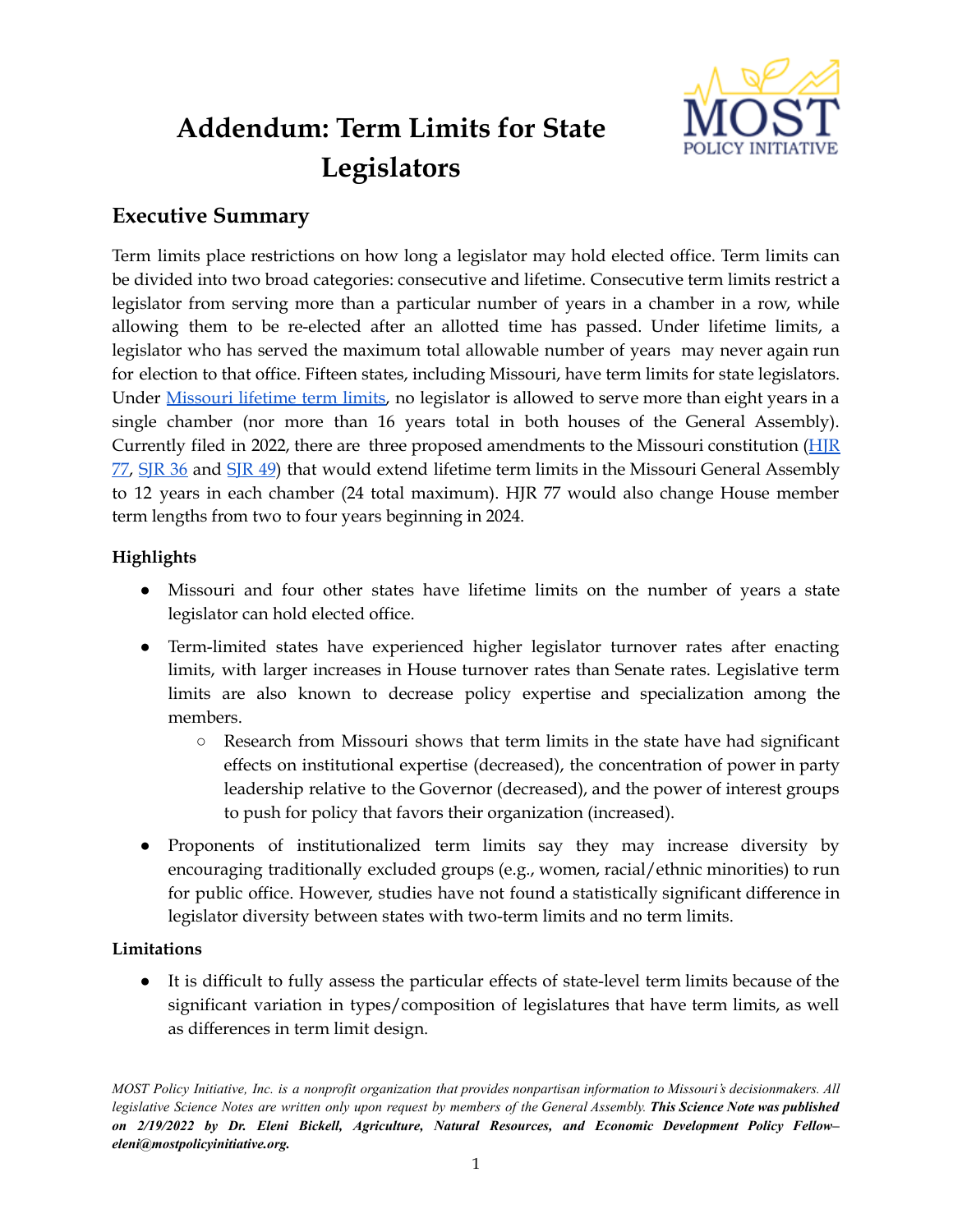# **Research Background**

## **State Legislative Term Limits**

Term limits restrict the length of time a member can serve in the state legislature by capping the number of years or terms that someone can be elected to a state legislative office. These limits may be divided into two broad categories: consecutive and lifetime. With consecutive term limits, a legislator is limited to serving a particular number of years in a chamber. <sup>1</sup> After that, a legislator may run for election to the other chamber, leave the legislature, or in some instances, may be able to run again for election for their original seat after a set period of time (usually two years) has passed. <sup>1</sup> However, lifetime limits prohibit a legislator from being elected to that office again at the conclusion of their term. Lifetime limits are much more restrictive than consecutive limits. 1

Term limits were introduced in the 1990s, spreading across a wide array of state legislative institutions. <sup>1</sup> Fifteen states currently have term limits for state legislators, with 10 of them imposing consecutive term limitations and five with lifetime limits (Table  $1$ ).<sup>1</sup>

| <b>Limit in Years</b>                 | Consecutive                                                       | <b>Lifetime Limit</b>   |
|---------------------------------------|-------------------------------------------------------------------|-------------------------|
| 8 House / 8 Senate                    | Arizona, Colorado, Florida, Maine,<br>Montana, Ohio, South Dakota | <b>Missouri</b>         |
| 6 House / 8 Senate                    |                                                                   | Michigan                |
| 8 total                               | <b>Nebraska</b>                                                   |                         |
| 12 total                              | <b>Arkansas</b>                                                   | California,<br>Oklahoma |
| <b>12 House / 12</b><br><b>Senate</b> | Louisiana                                                         | <b>Nevada</b>           |

**Table 1.** Term limited states with consecutive or lifetime limits. 1

In 1992 the constitutional amendment that enacted term limits via ballot initiative in Missouri was approved with 75% of the votes in favor.<sup>2,3</sup> This took effect in 2000 for eight members of the House and one Senator in 1998 due to special elections. Currently, the legislators are limited by eight years of service in each chamber, equaling 16 total maximum years of being eligible for service in the Missouri General Assembly.<sup>1</sup>

#### **Stated Motivations Behind Term Limits**

In many cases, the movement to institute term limits was initiated by voters and passed through citizen ballot initiatives, which places a proposed law or constitutional amendment on the ballot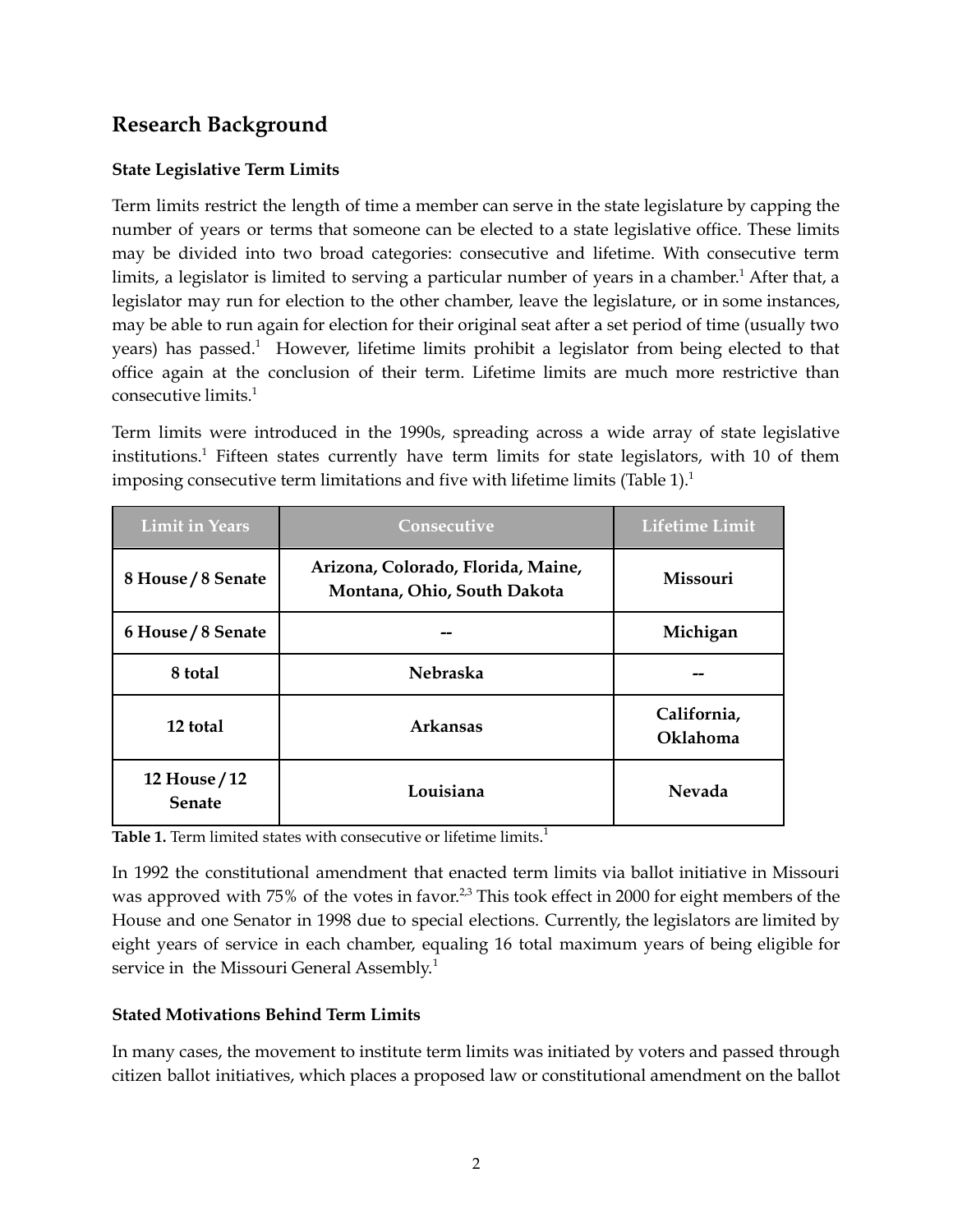for a popular vote. <sup>4</sup> For more information on ballot initiatives and referendums, read our Science Note: Ballot Initiatives and [Referendums](https://mostpolicyinitiative.org/science-note/ballot-initiatives-and-referendums/).

One motivation behind institutionalized term limits, according to proponents, rests on the idea that state legislatures need to bring fresh ideas and perspectives to lawmaking. Term limits require turnover among members by shortening the time anyone can serve and reduce the tendency for elected officials to make legislative service their career. 5

Further reasoning that has been used to institutionalize term limits is that they can increase diversity within the chamber by encouraging more women, racial and ethnic minorities, members of the minority party, people with unconventional occupations, and younger legislators to run for office because seats would be open more frequently.<sup>5</sup> In addition, supporters of term limits argue that they bring higher rates of electoral competition and voter interest. <sup>5</sup> Others suggest that term limits decrease the influence of interest groups and increase constituent representation by decreasing the ability of legislators form relationships with (and be "captured" by) interest groups; they also propose that legislators may be able oppose interest groups since they have less fear of electoral retaliation. 6

## **Effects of State-Level Term Limits**

One study from 2004 found that term-limited states experienced higher legislator turnover rates after enacting limits, with larger increases in House turnover rates than Senate rates. <sup>7</sup> Due to the lack of time to build up institutional knowledge, **legislative term limits are known to decrease policy expertise and specialization among the members**. 3,5 Research from Missouri shows that term limits in the state have had significant effects on institutional expertise (decreased), the concentration of power in party leadership relative to the Governor (decreased), and the power of interest groups to push for policy that favors their organization (increased). $38$  For more information, read our Science Note: Retaining [Institutional](https://mostpolicyinitiative.org/science-note/retaining-institutional-knowledge-in-a-state-legislature/) Knowledge in the State Legislature.

Studies on the effectiveness of term limits have shown that there are **no systematic differences between term limit and non-term limit states in changing the composition of the legislature** (e.g., professional backgrounds, demographics, ideology). 5,8 Moreover, although term limits may produce more open seats, women and minorities are subject to the same term limits as men, and given their low numbers among candidates for office, on balance a legislature can lose as many women or minorities as it gains. 9

Although there are no clear differences between part-time and full-time legislatures in their composition, with respect to legislative behavior, term limits have been found to heighten the priority the legislators place on the short-term needs of the state. 5

Term limits also affect the power structure between the legislature and the Speaker of the governing body. For example, a study that looked at state House of Representatives in the U.S. from 1981 to 2015 found that states that implemented term limits were associated with a more powerful Speaker. The study also found that, with term limits, the chambers were incentivized more to delegate to the Speaker more leadership tools (for example committee chair